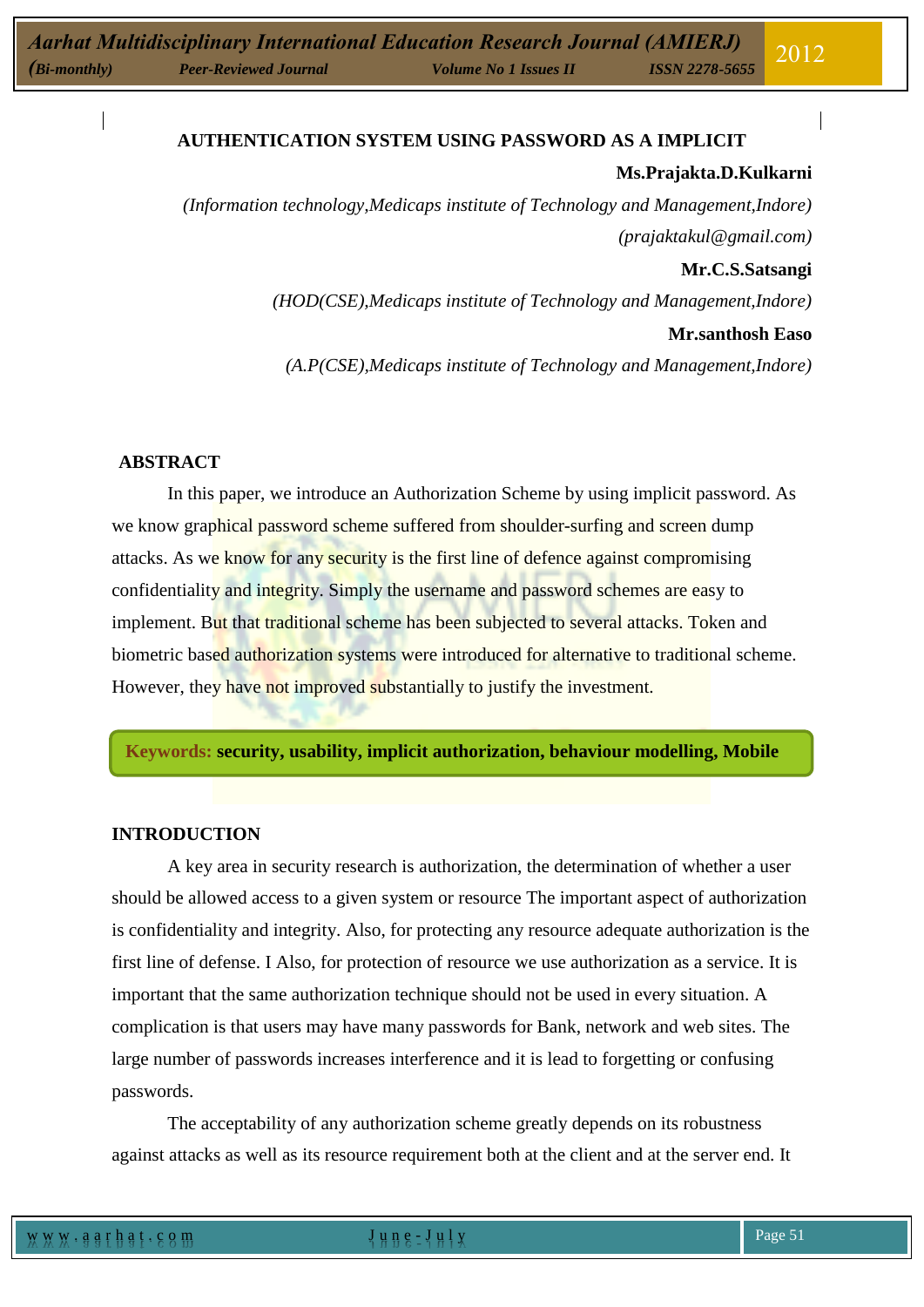means authorization scheme require processing at client and server end. Due to the proliferation of mobile and hand-held devices the resource requirement has become a major factor. The implicit passwords main Application is the protection of critical resources and systems. Nowadays users can access any information including banking and corporate database with the use of mobile phones. In this paper, we target the mobile banking domain and propose a new and intelligent authorization scheme that is implicit password. However, our proposal can also be used in other scenario where confidentiality and integrity are the major security requirements. We propose our Authorization System using Implicit Password. in which the scheme allows any image to be used and it does not need artificial predefined click regions with well-marked boundaries – a password can be any arbitrarily chosen sequence of points in the image with some finer differences. In IPAS, the server has the a piece of information i.e. password at the time of authentication and at the time of registration , the user give this information to the server in an implicit form. implicit password is particularly suited for mobile phones and portable computers, although it may be implemented for any computer.



**Example of a PassPoint System** 

lourna

#### **IMPLEMENTATION**

Implementation is the stage of the project when the theoretical concept is turned out into a working system. Thus implementation is considered as the most critical stage in achieving a successful new system and in giving the user, confidence that the new system will work and be effective.

The implementation stage involves careful planning, analysis of the existing system and it's constraints on implementation, designing of methods to achieve changeover and evaluation of changeover methods.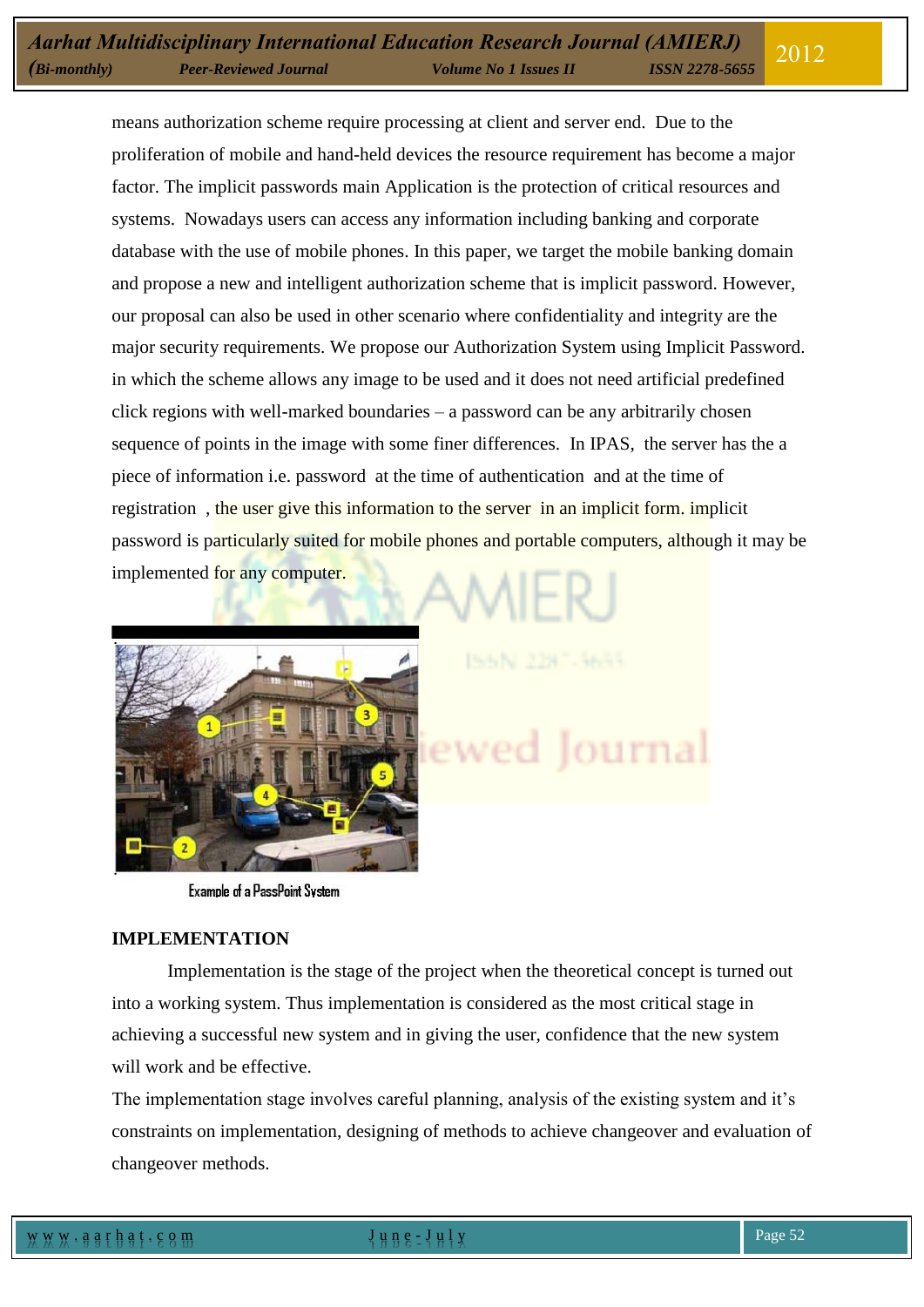

**Main Modules:- MODULES**:

#### **Create the profile for user:**

A user profile is a collection of personal data associated to a specific user .A profile can be used to store the description of the characteristics of person. This information can be exploited by systems taking into account the persons' characteristics and preferences. At the time of registration every user selects answer for security questions and provides their individual answer. For each question, the system then either creates an authentication space . After the authentication space is created, the system is ready for authenticating a user.

# Generation of Random Question:

For each question, the server may show a random scenario from the authentication space that represents the correct answer. The chosen scenario have one or more "clickable" points that represent the answer to the question provided by the particular user.

ournal

#### **Compare login Profile / User Profile**

The applications need to gather, and exploit, some information about individuals in order to provide password. This area is broadly called user profiling as long as the user enter User name and answer as location points for the random security question will decide that the user is authenticated or not. The information for authorization is presented to the user in the implicit form that can be understood and decoded only by the legitimate end user.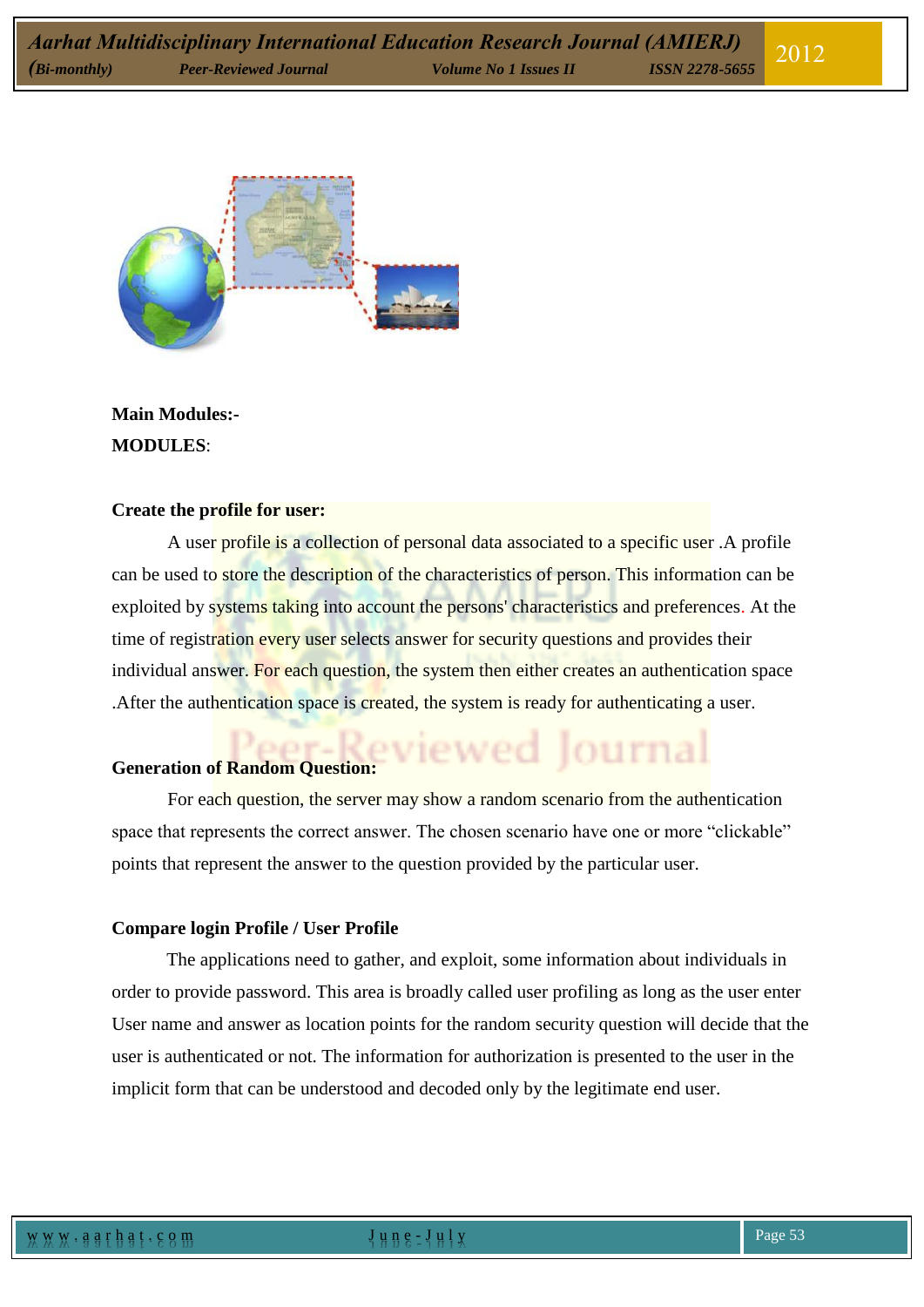

#### **Short Message Service:**

SMS or Short Message Service allows Mobile or Cellular phones to send and receive Text Messages. This can be graphical and more recently alphanumeric. A sent SMS message is stored at an SMS Center (SMSC) until the receiver's phone receives it. With the help of sender's number which is included in the message itself, the receiver can identify the sender. The User will Check the Mobile Inbox if any alert messages received or not.



## **Transactions on Mobile:**

Transaction on mobile is used to transform money between two peoples. These two peoples must be registered with implicit password authorization system in a Bank. This transaction starts with SMS. If USER1 wants to transfer money to USER2, both of them must have mobile phone. User must login with IPAS. User1 simply types SMS to particularly bank with Amount, his 4 digits PIN and Account No. Bank server processes the request and Amount is transferred to designation account. Confirmation SMS is sends to particular USER.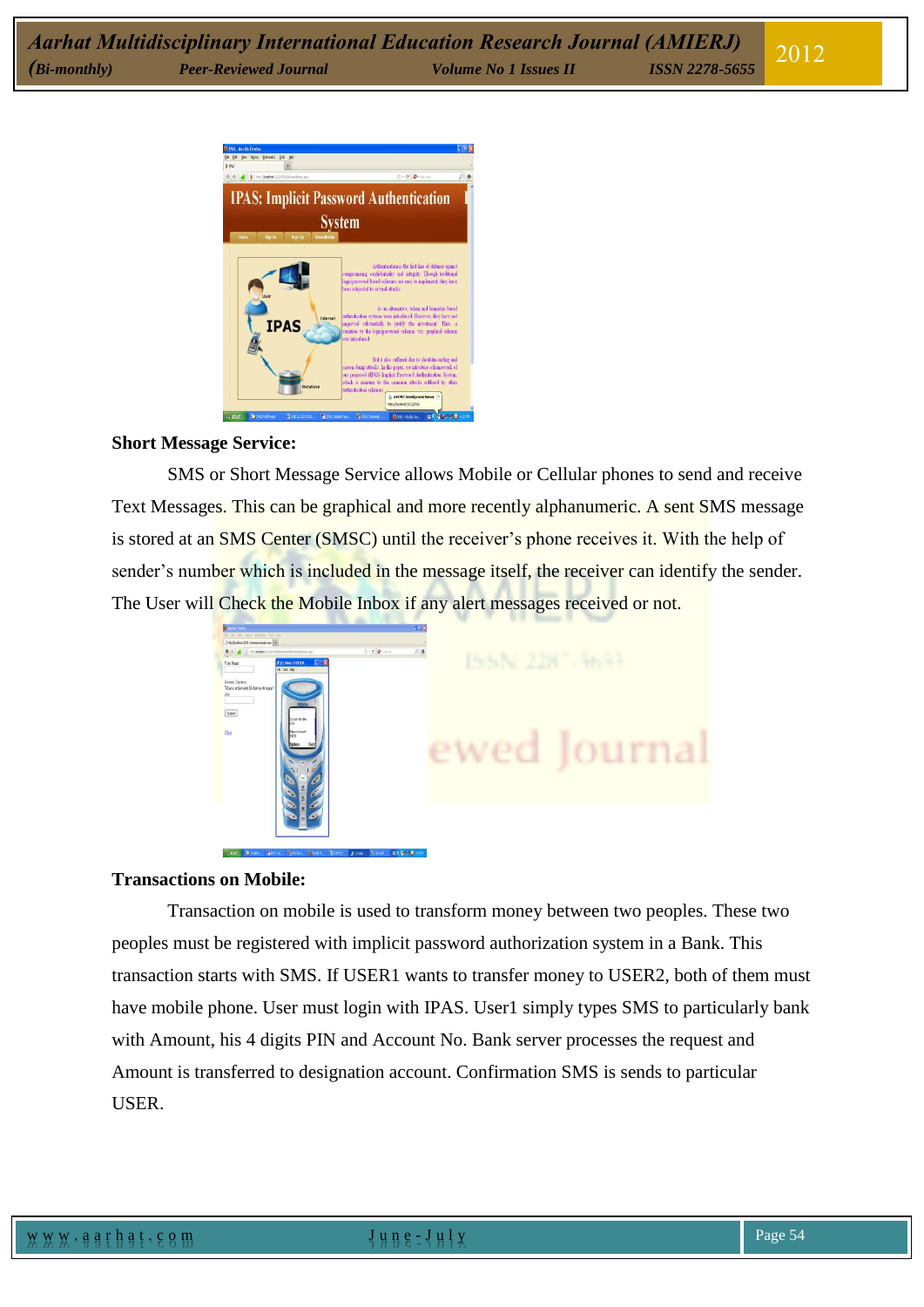

#### **Balance Enquiry / Account Management:**

User can also deposit the amount to another user; Admin can manage the account details of the user's, If any update in the balance amount as both users can see in mobile. User sends money to another user, that messages can able to view the particular user and know the balance details. It refreshes the inbox details automatically.



#### **INPUT DESIGN**

The input design is the link between the user and the information system. It comprises procedures for data preparation and the developing specification and those steps are necessary to put transaction data in to a usable form for processing can be achieved by inspecting the computer to read data from a written or printed document or it can occur by having people keying the data directly into the system. The design of input system focuses on controlling the errors, controlling the amount of input required, avoiding delay, avoiding extra steps and keeping the process simple. The input is designed in such a way so that it provides ease of use with retaining the privacy and security. Input Design considered the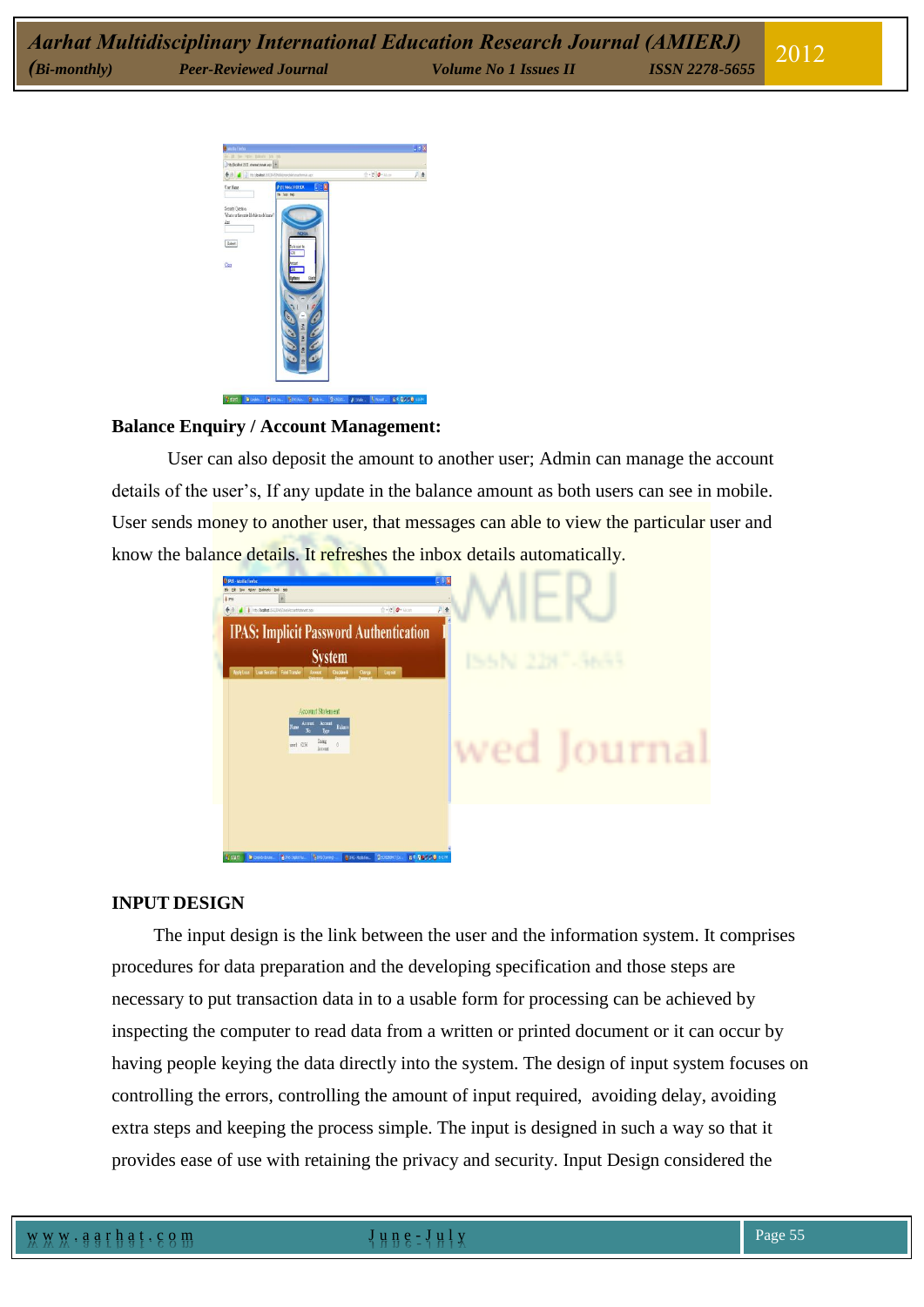following things:

# **What data and how much data should be given as input?**

## **How the data should be coded or arranged?**

The dialog to guide the operating personnel in providing input.

Methods for preparing input validations and steps to follow when error occur.

## **OBJECTIVES:**

- 1. Input Design is the process of transferring a user-oriented description of the input into a computer-based system. This design is important to avoid errors in the data input process and show the correct direction to the management for getting correct information from the computerized system.
- 2. It is achieved by creating user-friendly screens for the data entry to handle large volume of data. The aim of designing input is to make data entry easier and to be free from errors. The data entry screen is designed in such a way that all the data manipulates can be performed. It also provides record viewing facilities

# **IV. SYSTEM ANALYSIS**

## **Existing System:**

The example of "what you know type" is The traditional username/password or PIN based authorization scheme. The biometric system was introduce, as an alternative to the traditional password based scheme,. This relies upon unique features unchanged during the life time of a human, such as finger prints, iris etc.

Token based systems rely on the use of a physical device such as smartcards or electronic-key for authentication purpose. Graphical-based password techniques , supported partially by the fact that humans can remember images better than text, which have been proposed as a potential alternative to text-based techniques. In general, the graphical password techniques can be classified into two categories: recall based and recognition-based graphical techniques.

In recall-based systems, the user is asked to reproduce something that he/she created or selected earlier during the registration phase. Recall based schemes can be broadly classified into two groups, pure recall-based technique and cued recall-based technique. In recognition-based systems, a group of images are displayed to the user and an accepted authentication requires a correct image being clicked or touched in a particular order.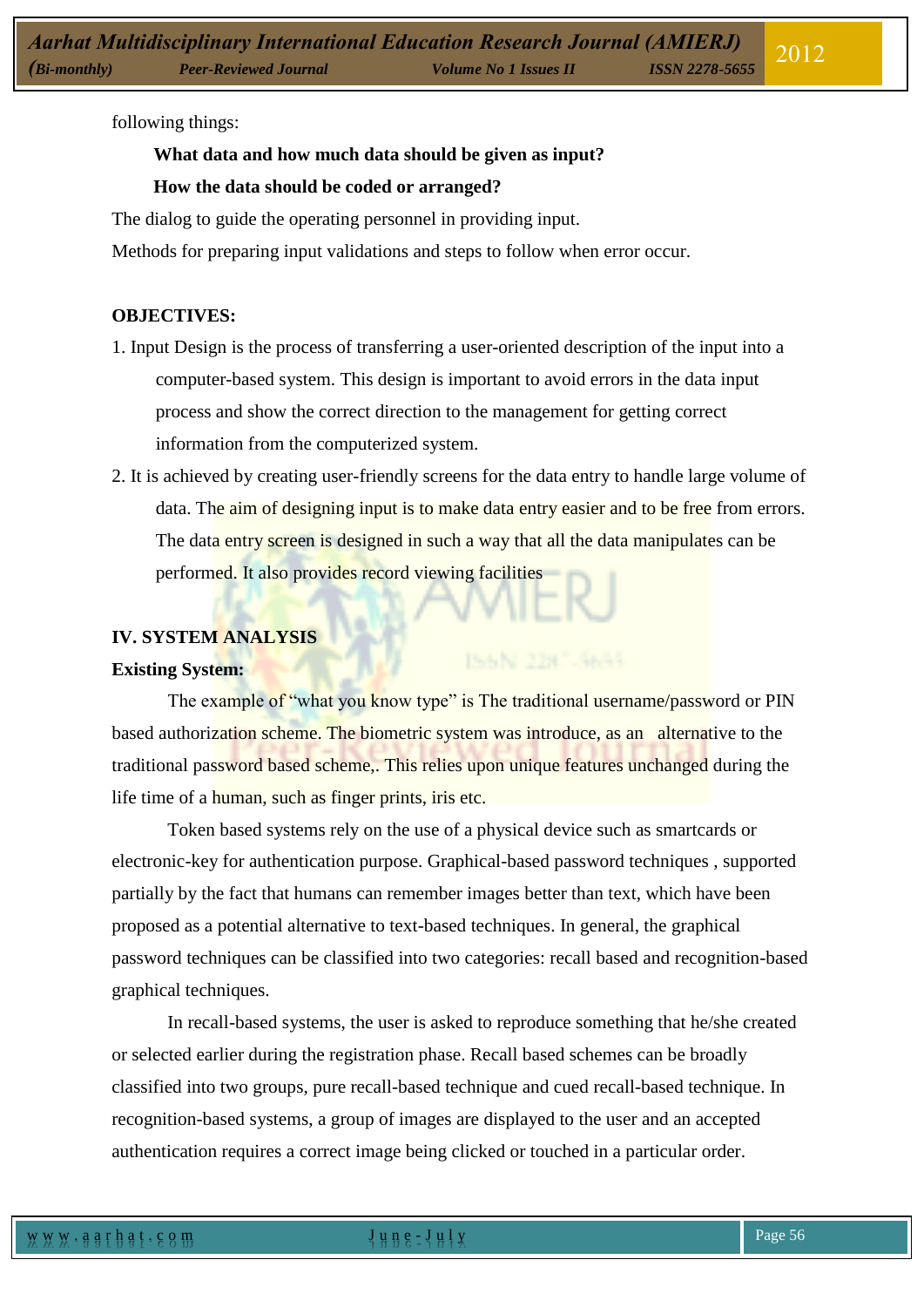#### **Disadvantages:**

 $\triangleright$  Alphanumeric passwords have problems such as being hard to remember, dictionary attack, key-logger, vulnerable to guessing, shoulder-surfing and social engineering.

 $\triangleright$  The major problem of biometric as an authentication scheme is the high cost of additional devices needed for identification process.

Although a recognition-based graphical password seems to be easy to remember, which increases the usability, it is not completely secure. It needs several rounds of image recognition for authorization to provide a reasonably large password space, which is tedious.

## **PROPOSED SYSTEM:**

In this paper, we specially focus only on "what you know" types of authentication. We propose our Implicit Password Authorization System. IPAS is similar to the Pass Point scheme with some finer differences. In every "what you know type" authentication scheme we are aware of, the server requests the user to reproduce the fact given to the server at the time of registration. This is also true in graphical passwords such as Pass Point. In IPAS, we consider the piece of information i.e. password as a known to the server at the time of registration and at the time of authorization, the user give this information in an implicit form that can be understood only by the server.

#### **Advantages:**

The strength of IPAS depends greatly on how effectively the authorization information is embedded implicitly in an image and it should be easy to decrypt for a legitimate user and highly fuzzy for a non-legitimate user. The authorization information is conveyed implicitly, that's why No password information is exchanged between the client and the server in IPAS.

## V. **Conclusion**

In this paper, we have proposed a new Implicit Password Authorization System, where the information of authorization is presented to the user implicitly. If the user "clicks" the same grid-of-interest compared with the server, the user is implicitly authenticated. No password information is exchanged between the client and the server in IPAS. Since the authorization information is conveyed implicitly, IPAS can tolerate shoulder-surfing and screen dump attack, which none of the existing schemes can tolerate. The strength of IPAS lies in creating a good authorization space with a sufficiently large collection of images to avoid short repeating cycles. Compared to other methods reviewed in our paper, IPAS may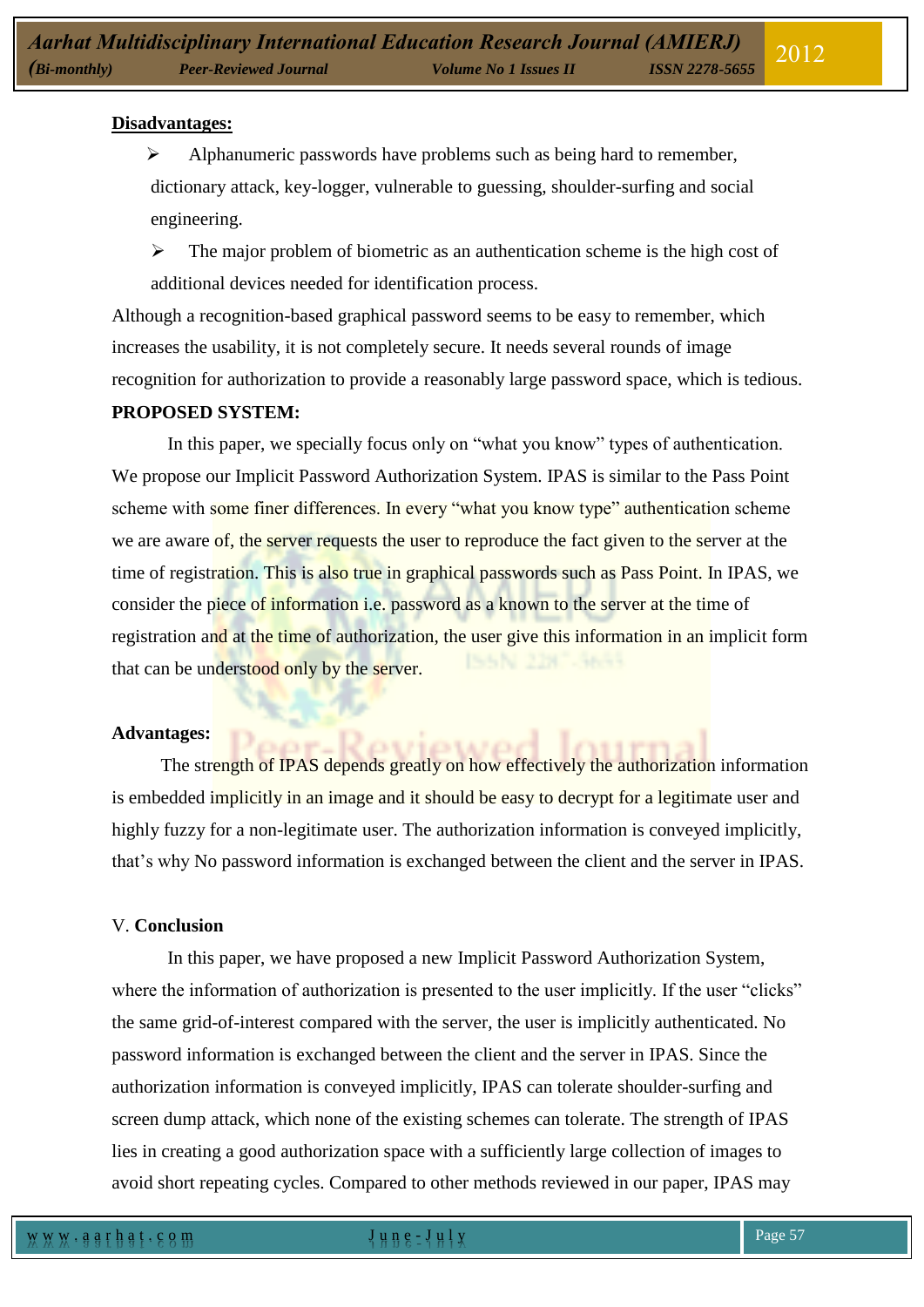require careful selection of images and "click" regions and human-interaction. IPAS may also need user training. Once this is done, IPAS can be more robust. In our subsequent papers, we present various steps involved in creating a robust authorization space for every question.

#### **VI. REFERENCES**

Good Teachers are worth more than thousand books, we have them in Our Department

## **References Made From:**

- Sabzevar, A.P. & Stavrou, A., 2008," Universal Multi-Factor Authentication Using Graphical Passwords", IEEE International Conference on Signal Image Technology and Internet Based Systems (SITIS).
- Haichang, G., L. Xiyang, et al. (2009). "Design and Analysis of a Graphical Password Scheme", Innovative Computing, Information and Control (ICICIC), 2009 Fourth International Conference on Graphical Passwords.
- Pierce JD, Jason G. Wells, Matthew J. Warren, & David R. Mackay.(2003). "A Conceptual Model for Graphical Authentication", 1<sup>st</sup> Australian Information security Management Conference, 24 Sept.Perth, Western Australia, paper 16.
- Xiaoyuan, S., Z. Ying, et al. (2005). "Graphical passwords: a survey", Computer Security Applications Conference, 21st Annual.
- Wells, Jason; Hutchinson, Damien; and Pierce, Justin, "Enhanced Security for Preventing Manin-the-Middle Attacks in Authentication.
- Takada, T. and H. Koike (2003). "Awase-E: Image-Based Authentication for Mobile Phones Using User's Favorite Images", Human-Computer Interaction with Mobile Devices and Services, Springer Berlin / Heidelberg. 2795: 347-351.
- Dirik, A. E., N. Memon, et al. (2007). "Modeling user choice in the Pass Points graphical password scheme", Proceedings of the  $3<sup>rd</sup>$  symposium on Usable privacy and security. Pittsburgh, Pennsylvania, ACM.
- Wei-Chi, K. and T. Maw-Jinn (2005). "A Remote User Authentication Scheme Using Strong Graphical Passwords", Local Computer Networks, 2005. 30th Anniversary.
- Lashkari, A. H., F. Towhidi, et al. (2009). "A Complete Comparison on Pure and Cued Recall-Based Graphical User Authentication Algorithms", Computer and Electrical Engineering, 2009. ICCEE '09. Second International Conference.
- Renaud, K. (2009)."On user involvement in production of images used in visual authentication." J. Vis. Lang. Comput. 20(1): 1-15.